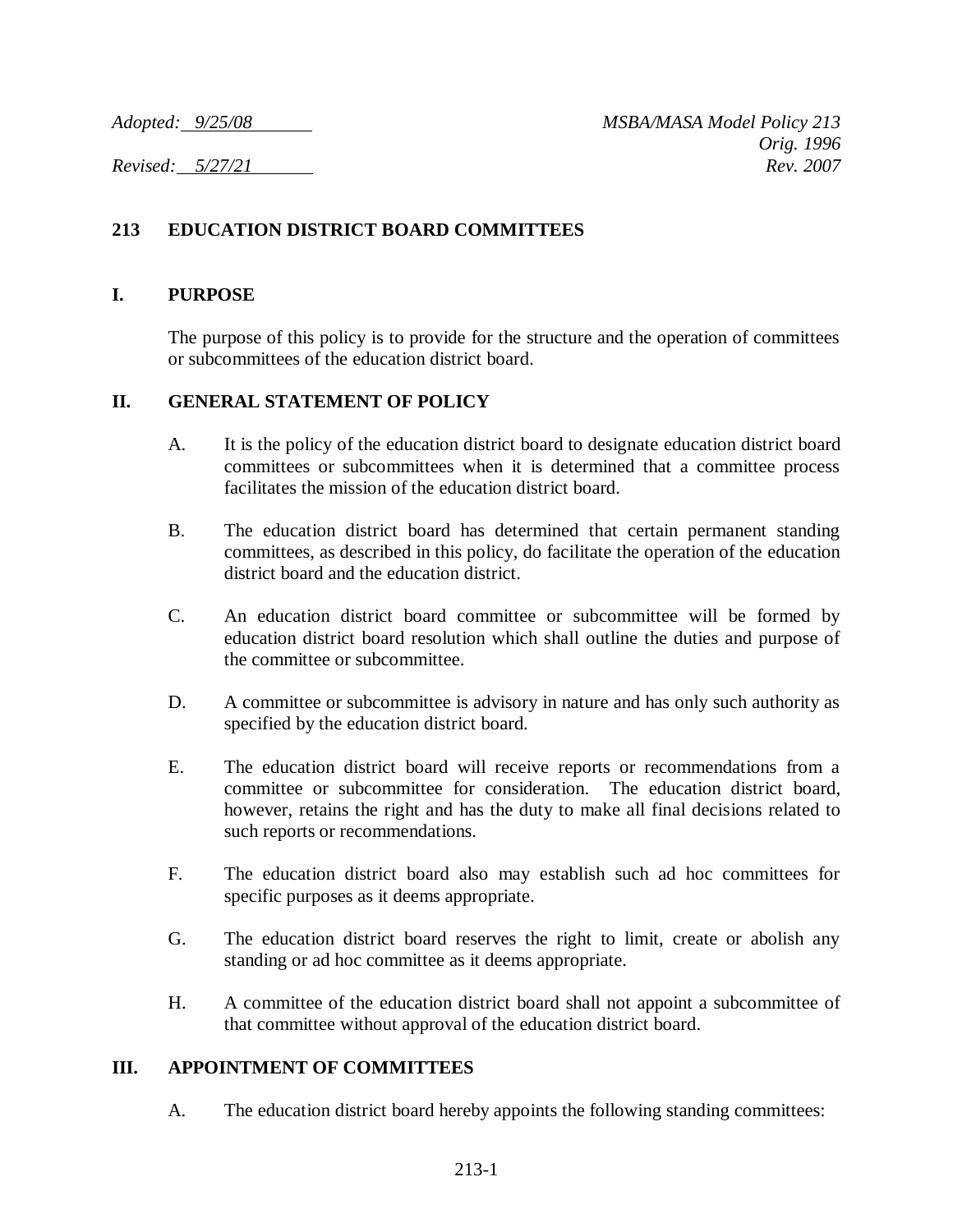- 1. Meet and Confer.
- 2. Policy.
- 3. Technology.
- 4. Negotiations Committee(s) for various employee groups.
- 5. Insurance.
- B. The education district board will establish, by resolution, for each standing or ad hoc committee the number of members, the term and the charge or mission of each such committee.
- C. The education district board will determine the members of each standing or ad hoc committee during the annual organizational meeting.

## **IV. PROCEDURES FOR EDUCATION DISTRICT BOARD COMMITTEES**

- A. All meetings of committees or subcommittees shall be open to the public in compliance with the Open Meeting Law, and notice shall be given as prescribed by law.
- B. A committee or subcommittee shall act only within the guidelines and mission established for that committee or subcommittee by the education district board.
- C. Actions of a committee or subcommittee shall be by majority vote and be consistent with the governing rules of the education district board.
- D. The committee or subcommittee shall designate a secretary who will record the minutes of actions of the education district board committee.
- E. The power of a committee or subcommittee of the education district board is advisory only and is limited to making recommendations to the education district board.
- F. A committee or subcommittee of the education district board shall, when appropriate, clarify in any dealings with the public that its powers are only advisory to the education district board.
- *Legal References:* Minn. Stat. Ch. 13D (Open Meeting Law)
- *Cross References:* MSBA/MASA Model Policy 201 (Legal Status of the School Board) MSBA/MASA Model Policy 203 (Operation of the School Board – Governing Rules) MSBA Service Manual, Chapter 13, School Law Bulletin "C"